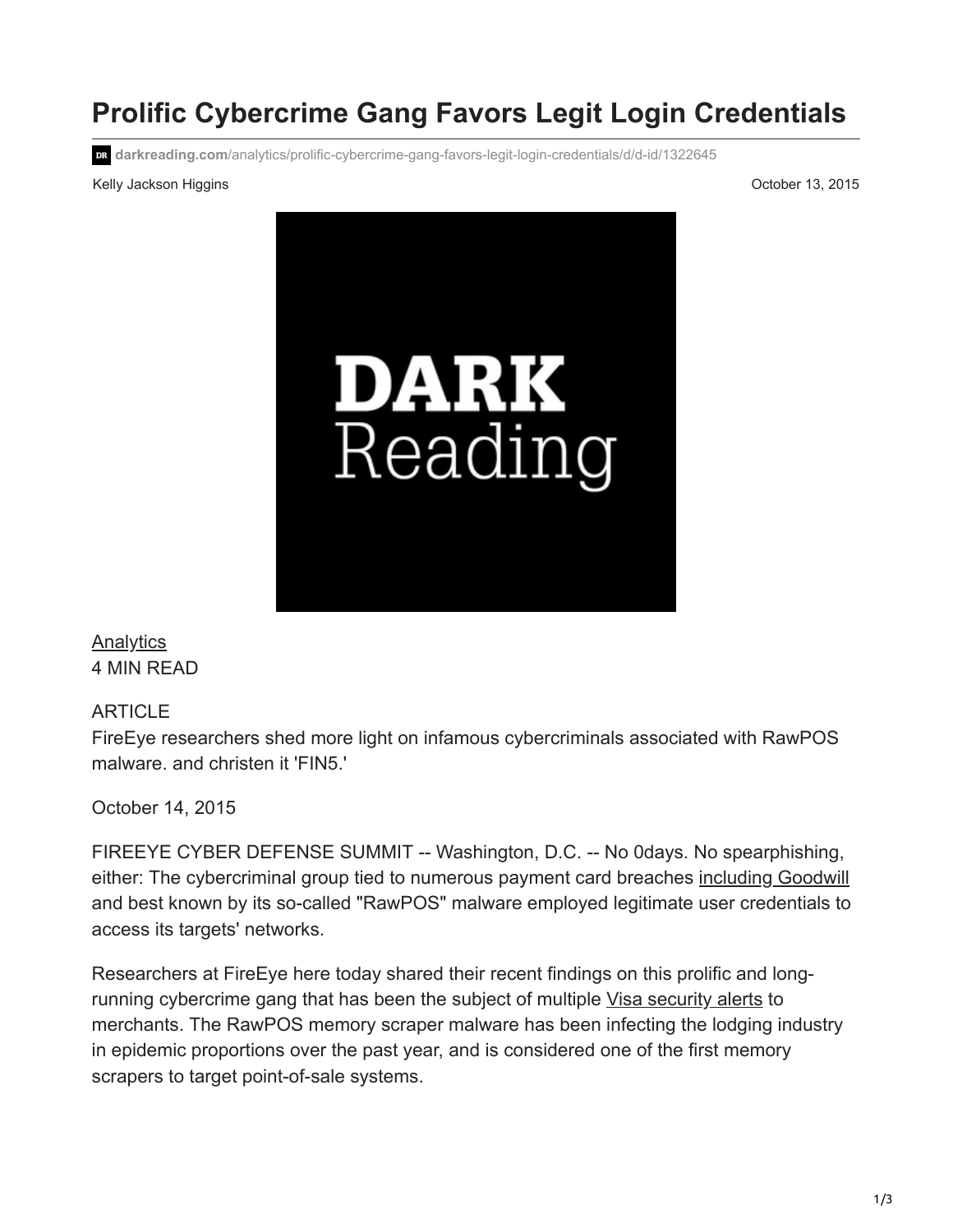FireEye has dubbed the cybercrime gang FIN5. "One of the most unique things about FIN5 is that in every intrusion we responded to where FIN5 has been active, legitimate access was identified. They had valid user credentials to remotely log into the network," said Barry Vengerik, principal threat analyst at FireEye. "No sexy zero-days, no remote exploits -- not even spearphishing. They had credentials from somewhere."

FIN5, which earlier this year was profiled by researchers at Trend Micro and has been in action since at least 2008, uses real credentials from the victim organization's virtual private network, Remote Desktop Protocol, Citrix, or VNC. Vengerik says the attackers got those credentials via third parties associated with the victims' POS systems.

"Most of the maintenance and administration of POS systems are done by a third party -- the maintenance, patching, troubleshooting" is done remotely via those credentials, he said.

"FIN5 maintained access to two or more payment processor networks primarily for the goal of logging into and accessing their customers' environments," he said. "It's a textbook case of a lateral compromise between companies based on trust."

FireEye last year investigated a massive breach at a casino hotel with 1,200 endpoints that suffered losses to more than 150,000 payment cards. Vengerik declined to name the hotel.

The casino attackers used a stolen VPN account to gain access, said Emmanuel Jean-Georges, senior consultant with FireEye's Mandiant.

FIN5 uses a tool called GET2 Penetrator, a brute force scanning tool that looks for remote login and hard-coded credentials, as well as a free tool called EssentialNet that scans the victim's network to give the attackers "the lay of the land," Vengerik said.

RawPOS pulls information from a POS system's memory. The malware includes several components, FireEye found: Duebrew, which ensures the malware remains on the infected Windows machine, even when it gets rebooted; Fiendcry, a memory scraper that grabs the payment card data; Driftwood, which encodes the stolen payment card information to hide it from analysis tools.

Another unusual feature of FIN5's operation is that the malware code is "well-commented," Vengerik said. "That's incredibly rare in malware, the author taking time to comment on the code and to show what section of code is doing what," he said. It's like a secure development lifecycle approach, he noted.

The release notes for the Driftwood code are written in an older Russian language character set, the researchers showed.

Why would the malware author actively comment on the code? "It points to a possible ecosystem -- for advertising or support" of the malware as a product, Vengerik told *Dark Reading*.